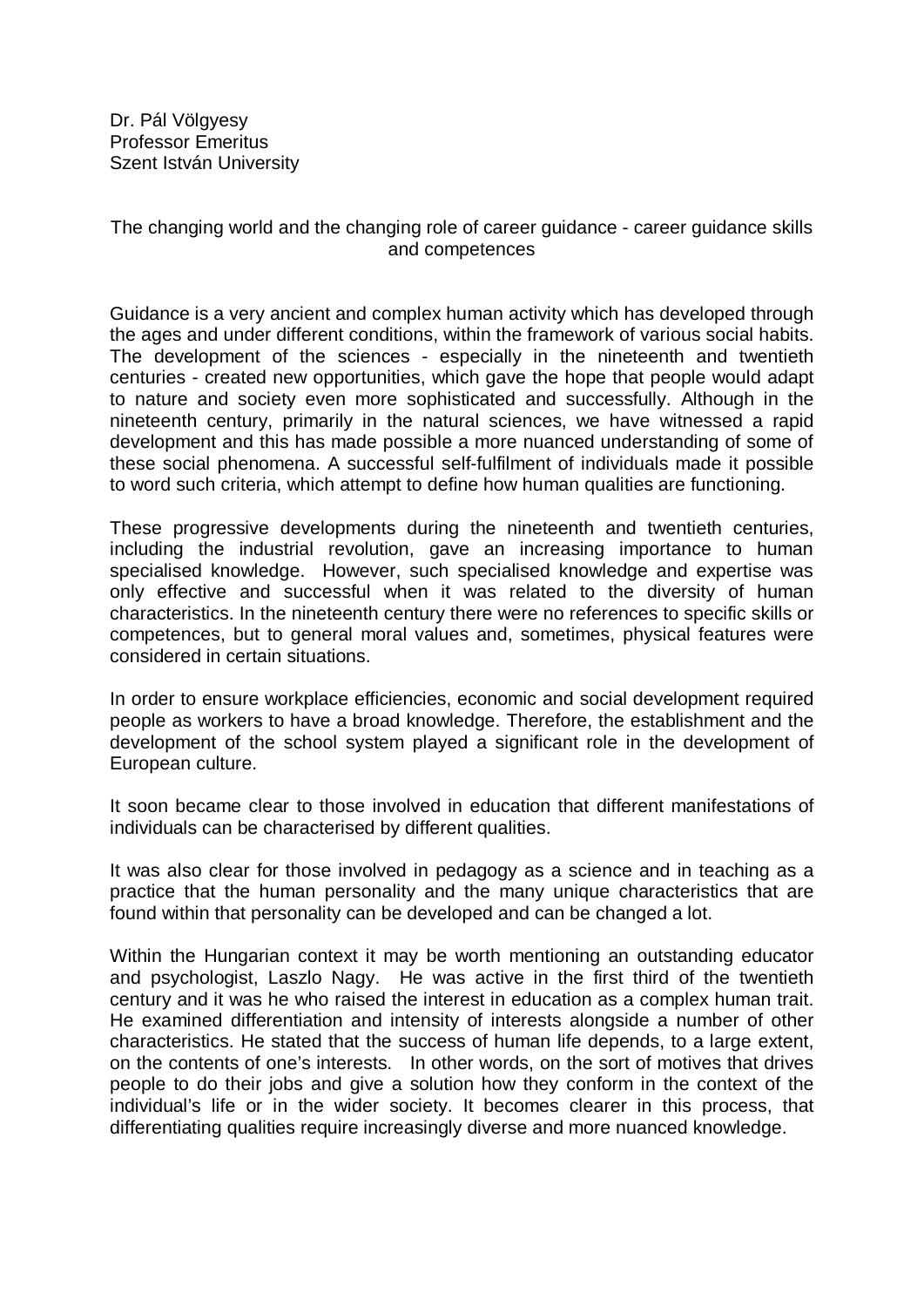This knowledge has objective facts, for example, the particularities of the labour market, as well as subjective knowledge, in the individual's personal characteristics. Orientation is increasingly difficult in this information flow, since it is clear that no one is expected to have full knowledge of the current macro-social, or even micro, systems.

This realisation had an important result. Laszlo Nagy argued that it brought the importance of career choice into social awareness. He was the first in Hungary to establish a career guidance centre where he tried to measure and interpret the most important personality signs that are relevant to career decisions with, at that time, the latest psychological tools.

Consequently, in the first half of the twentieth century, essentially a new element was formulated within the social division of labour, called career guidance. Contingent success of this activity was already widely secured. The basics were the social sciences, which were achieved as a result of progress in the technical and natural sciences, but also, as the result of greatly increased social needs.

These rapidly developing sciences were psychology; sociology; macro- and microeconomics; and pedagogy. When the real content of the concept of career choices is examined, it can be seen that choice plays a dominant role.

In this context, it should be considered that choice is based on the available possibilities. Obviously one option is a progressively precise knowledge of those objectivities (careers, occupations, trades, professions), which are supposed to be described by the so called career mirrors or career descriptions better and better and more useful.

It was also evident that with this diversity of information only those who get proper help and support from the professionals can make informed choices. These professionals are responsible for organising the relevant information for the specific purpose it is intended. The success of the advice, of course, could be developed not only in relation to the objective conditions.

With the increasing development of psychology and the other sciences refer to the specific characteristics of individuals, which intensity and differentiation is a key determinant for how individuals and requirements meet. Up to now career and profession appear as a requirement for the individual. One of the most important challenges for the more nuanced thinking social sciences is humanisation of these requirements in a way that relationship between the individual and the environment can be more and more harmonious.

To some extent, an example for this is in the interdisciplinary science of ergonomics. Essentially ergonomics intends to implement unique solutions so as to provide harmony between man and the device. It is obvious that this relationship can only be considered successful if there is a mutual harmonisation and there is an arbiter, a moderator, an expert, or, as in the present example, an advisor.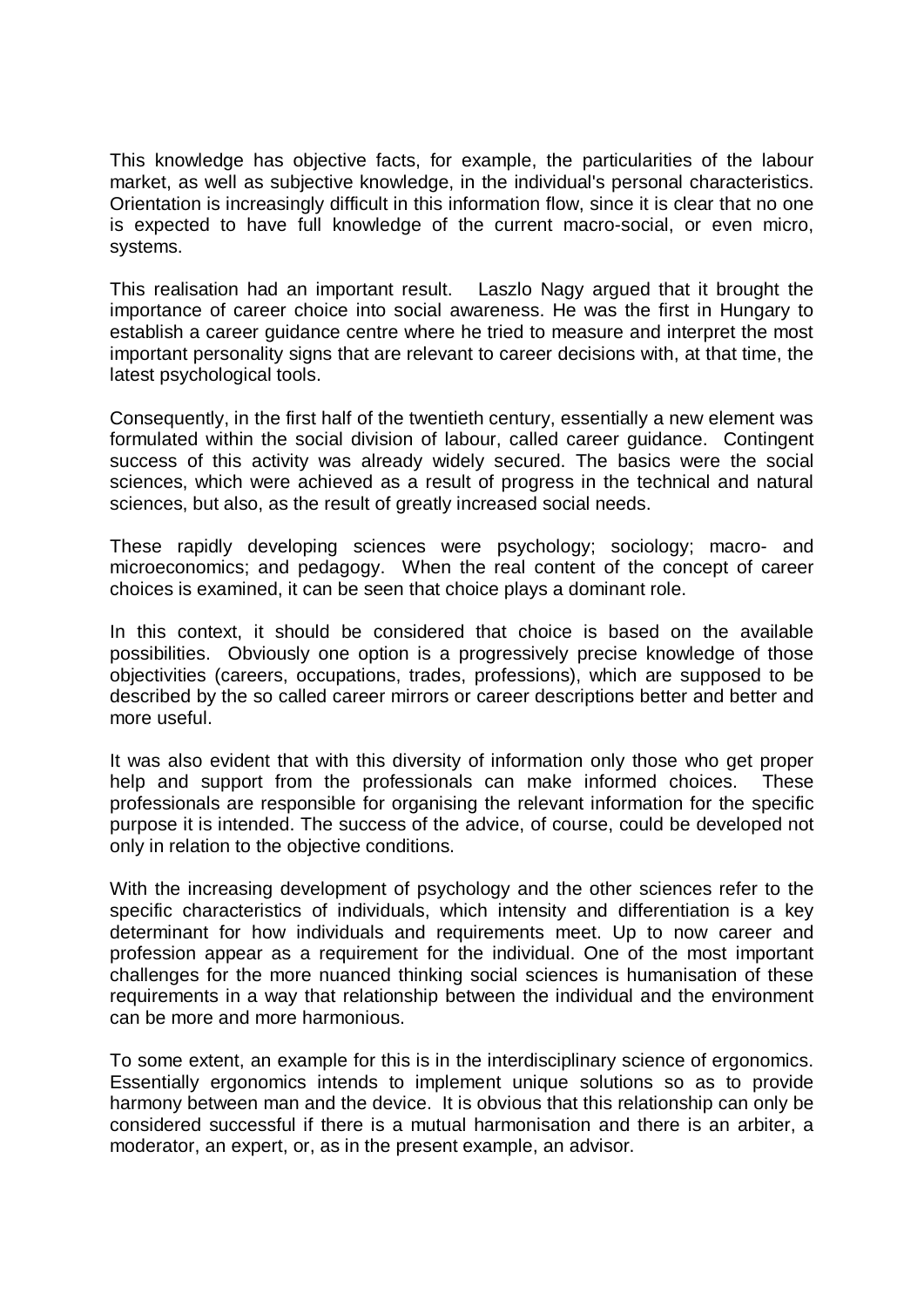In the second half of the twentieth century it became increasingly clear that to achieve a complex task it needs to be accompanied by complex specialized knowledge. This means that on the path to a successful life, professionals, with a new type of knowledge, need to have the capacity to synthesize, using their knowledge. These professionals are called work adviser, or career consultant. This special type of expert needs to compromise between theories and practical solutions. They had to possess the kind of cognitive skills to be able to link a person's social skills, habits and mental knowledge to his/her practical knowledge. This activity primarily has to be effective in practical problem solving and it should be recognise where the boundaries of those competencies are and what are already within the competence of other professionals.

The advisory skills competency of the career guidance expert can also be defined through a few key concepts. The ability of thinking during development and change process and taking individual needs into account are important key concepts.

Longer life expectancy is regarded as one of the positive outcomes of modern societies. This results in a longer personal life, which draws attention to the need to keep the possibility for actions and activities to the members of this aging cohort that can be valuable for the whole of society. This shows a growing need for the greater promotion of life-long learning programmes.

In Hungary, the renewal of advisory services in 1990 is considered a turning point. Around that time Hungarian society was faced with new challenges that resulted from changes in labour market conditions and a number of solutions were developed to address these problems and training structures were considered to be one of the most effective of these solutions. The training approach was developed within the disciplinary framework of andragogy by the Szent István University and later by the country's multi-disciplinary institutions. A well-established system of training has enabled the current practice of national career guidance to adapt to similar European systems with an adequate number of suitably qualified professionals.

It can be stated, on this basis, that today one of the main key objectives of career guidance is that, as far as it is possible, personal problems are not an obstacle to the successful integration of career guidance into the work-sharing system. The career advisor's professional competences have to ensure professional problem solving in this context. It is possible that a client would need more than that to solve his/her own life problems. However, it should not be ignored that this type of problem solving can lead into a therapeutic situation, so, if the professional career advisor should continue along this road, he/she is crossing the boundaries of these professional competences and, therefore, it is necessary to emphasise that in optimal advisory activities, as well as in other professions, openness, progressive thinking, social sensitivity and expertise are important to create a basis for making responsible advisory decisions.

However, we cannot forget that at the same time the career advisor is on a kind of career cycle too, and his/her success depends on whether he / she is able to navigate within the information, using a well-established professional criteria system and whether able to transmit this knowledge to the population who needs it.